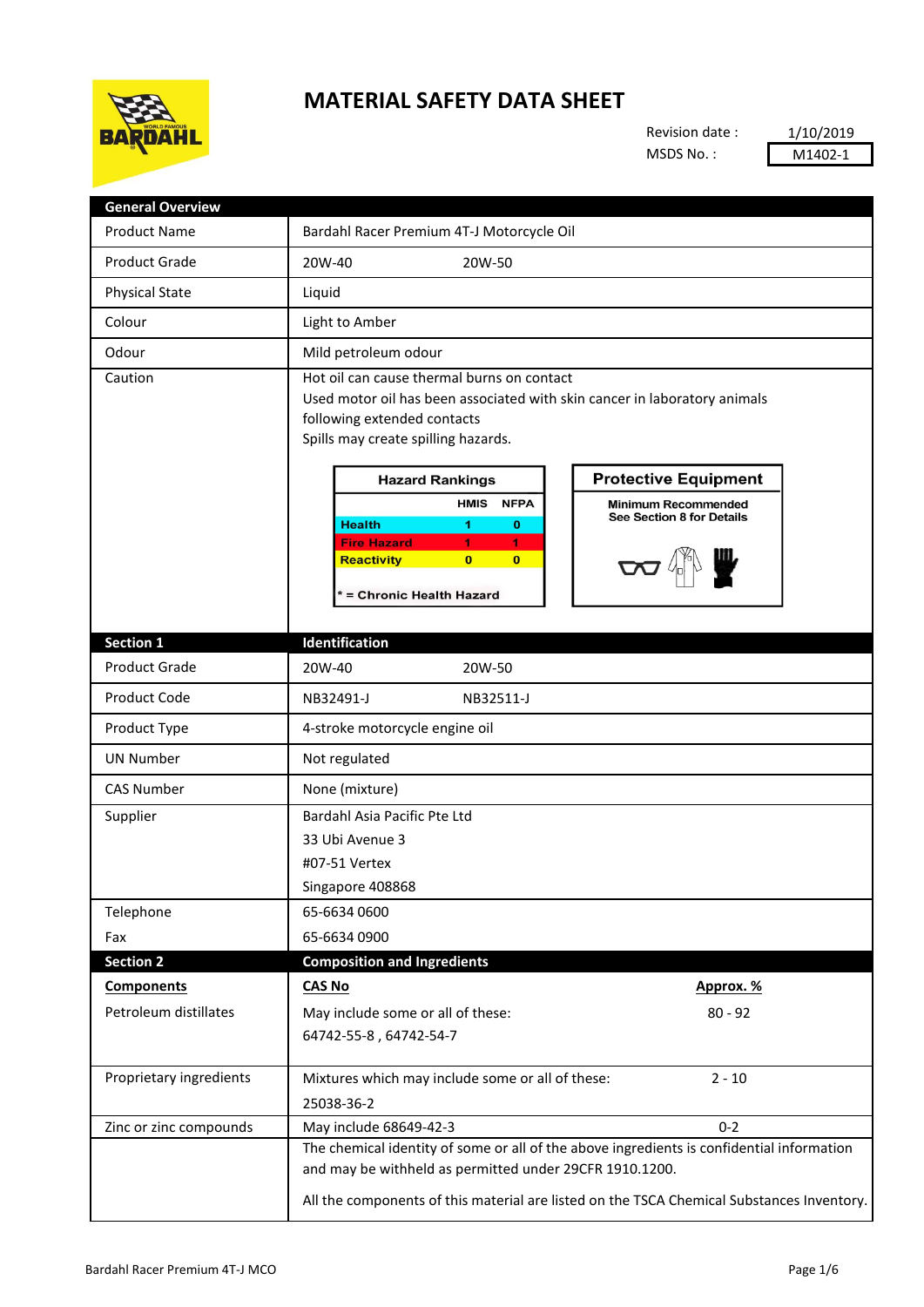| <b>Section 3</b>                         | <b>Hazards Identification</b>                                                                                                                                                                                                                                                                                                                                                                                                                                                                         |
|------------------------------------------|-------------------------------------------------------------------------------------------------------------------------------------------------------------------------------------------------------------------------------------------------------------------------------------------------------------------------------------------------------------------------------------------------------------------------------------------------------------------------------------------------------|
| Major route(s) of entry                  | Skin contact.                                                                                                                                                                                                                                                                                                                                                                                                                                                                                         |
| Inhalation                               | No significant adverse health effects are expected to occur upon short-term<br>exposure. At elevated temperatures, and/or in enclosed spaces, product mist<br>or vapors may irritate the mucous membranes of the nose, throat, bronchi and<br>lungs.                                                                                                                                                                                                                                                  |
| Skin contact                             | This material can cause skin irritation from prolonged or repeated contact.<br>Injection under the skin can cause inflammation and swelling. Injection of<br>pressurised hydrocarbons can cause severe permanent tissue damage. Initial<br>Injection of petroleum hydrocarbons requires<br>symptoms may be minor.<br>immediate medical attention.                                                                                                                                                     |
| Eye contact                              | This product can cause transient mild eye irritation with short-term contact<br>with liquid sprays or mists. Symptoms include stinging, watering, redness<br>and swelling.                                                                                                                                                                                                                                                                                                                            |
| Ingestion                                | If swallowed, large volumes of material can cause generalized depression,<br>headache, drowsiness, nausea, vomiting and diarrhea. Smaller doses can<br>cause a laxative effect. If aspirated into the lungs, liquid can cause lung<br>damage.                                                                                                                                                                                                                                                         |
| Chronic Health<br><b>Effects Summary</b> | This product contains a petroleum-based mineral oil. Prolonged or repeated<br>skin contact can cause mild irritation and inflammation characterized by<br>drying, cracking, (dermatitis) or oil acne. Repeated or prolonged inhalation of<br>petroleum-based mineral oil mists at concentration above applicable work-<br>place exposure levels can cause respiratory irritation or other pulmonary<br>effects.                                                                                       |
| Conditions aggravated                    | Disorders of the following organs or organ systems that may be aggravated                                                                                                                                                                                                                                                                                                                                                                                                                             |
| by Exposure                              | by significant exposure to this material or its components include:                                                                                                                                                                                                                                                                                                                                                                                                                                   |
| <b>Target Organs</b>                     | This material may cause damage to the following organs:                                                                                                                                                                                                                                                                                                                                                                                                                                               |
| Carcinogen                               | This product is not known to contain any component at concentration above<br>0.1% which are considered carcinogenic by OSHA, IARC or NTP.                                                                                                                                                                                                                                                                                                                                                             |
| <b>Section 4</b>                         | <b>First Aid Measures</b>                                                                                                                                                                                                                                                                                                                                                                                                                                                                             |
| Eyes                                     | Check for and remove contact lenses. Flush eyes immediately with fresh<br>water for several minutes while holding the eyelids open. If irritation persist,<br>see a doctor.                                                                                                                                                                                                                                                                                                                           |
| Skin                                     | If burned by hot material, cool skin by quenching with large amount of cold water. For<br>shoes and clothing. Wipe off excess material. Wash exposed skin with mild<br>soap and water. Seek medical attention if tissue appears damaged or pain/<br>Thoroughly clean contaminated clothing before reuse.<br>irritation persists.<br>Discard contaminated leather goods. If material is injected under the skin, seek<br>medical attention immediately.                                                |
| Ingestion                                | Do not induce vomiting except on advice of medical personnel. Do not give<br>anything to drink unless directed by a physician. Never give anything by<br>mouth to a person who is not fully conscious. If significant amounts are<br>swallowed or irritation or discomfort occurs, seek medical help immediately.                                                                                                                                                                                     |
| Inhalation                               | Vaporization is not expected at ambient temperatures. This material is not<br>expected to cause inhalation-related disorders under anticipated conditions<br>of use. In case of overexposure, move the person to fresh air.                                                                                                                                                                                                                                                                           |
| Notes to Physician                       | Treatment should be controlled by symptoms and clinical conditions.<br>Emesis<br>maybe induced under medical supervision. In general, emesis induction is<br>unnecessary in such high viscosity, low volatility product.<br>In the event of injection in underlying tissue, immediate treatment<br>SKIN:<br>include<br>extensive<br>incision,<br>debridement,<br>should<br>and<br>saline<br>irrigation.<br>Inadequate treatment can result in ischemia and gangrene. Early symptoms<br>maybe minimal. |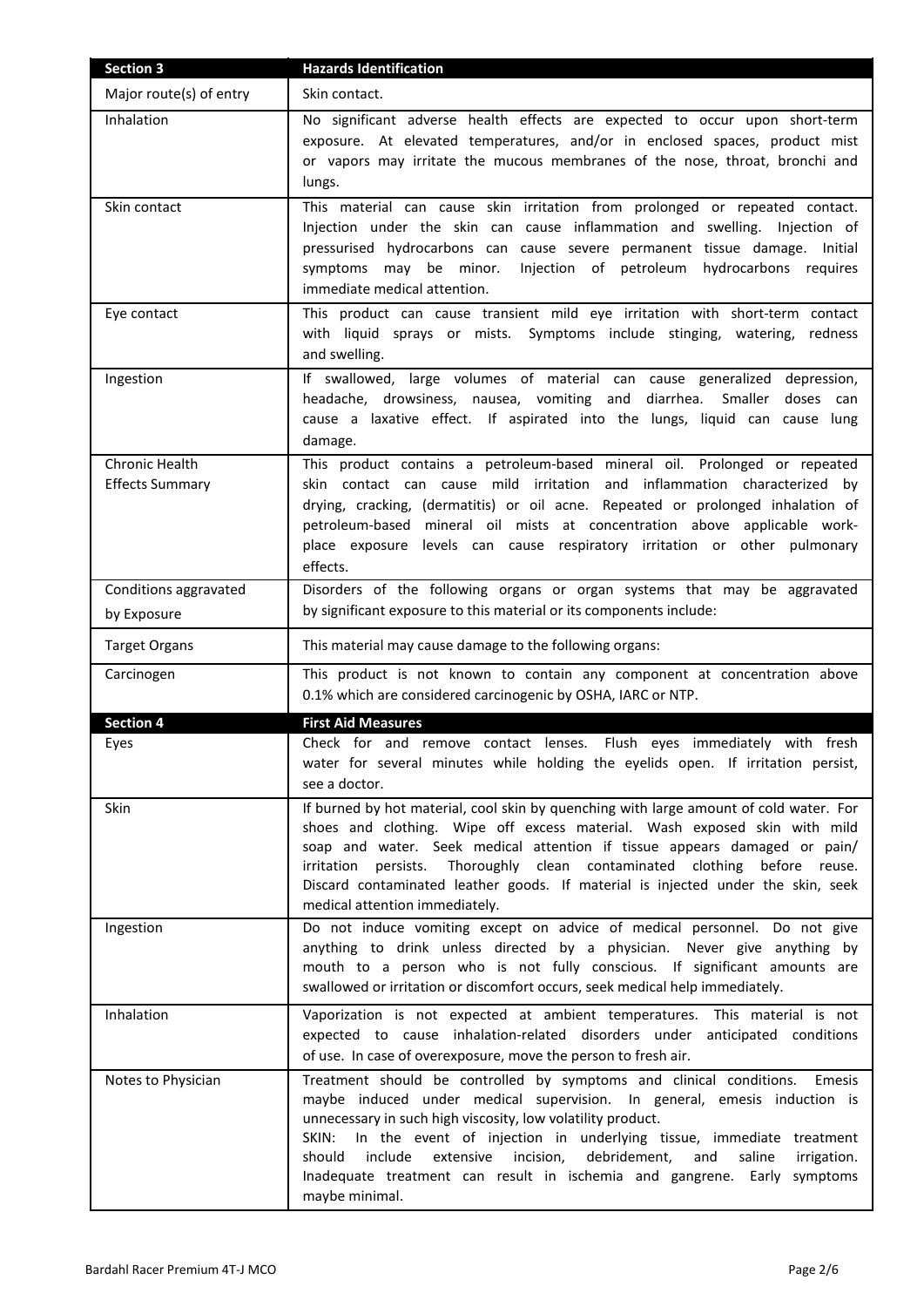| <b>Section 5</b>            | <b>Fire Fighting Measures</b>                                                                                                                                                                                                                                                                                                                                                                 |  |
|-----------------------------|-----------------------------------------------------------------------------------------------------------------------------------------------------------------------------------------------------------------------------------------------------------------------------------------------------------------------------------------------------------------------------------------------|--|
| Flammability                | NFPA Class-IIIB combustible material                                                                                                                                                                                                                                                                                                                                                          |  |
| Classification              |                                                                                                                                                                                                                                                                                                                                                                                               |  |
| Auto Ignition Temp.         | Not available                                                                                                                                                                                                                                                                                                                                                                                 |  |
| Flammable limits            | Not determined                                                                                                                                                                                                                                                                                                                                                                                |  |
| Flash Point, °C             | $> 200^{\circ}$ C (COC)                                                                                                                                                                                                                                                                                                                                                                       |  |
| <b>Extinguishing Media</b>  | Use water fog, dry chemical, foam or carbon dioxide type. Water or foam<br>may cause frothing. Use water to cool fire-exposed containers. If a spill or<br>leak has not ignited, use water spray to disperse the vapour and provide<br>protection to personnel attempting to stop the leak.                                                                                                   |  |
| Explosion / Fire<br>Hazards | For fires involving this material, do not enter any enclosed or confined space<br>without self-contained breathing apparatus to protect against the hazardous<br>effects of combustion products or oxygen deficiency.                                                                                                                                                                         |  |
| <b>Hazardous Combustion</b> | Carbon dioxide, carbon monoxide, smoke, fumes,<br>unburned hydrocarbons                                                                                                                                                                                                                                                                                                                       |  |
| Products                    | and trace oxides of sulphur and/or nitrogen.                                                                                                                                                                                                                                                                                                                                                  |  |
| <b>Section 6</b>            | <b>Accidental Release Measures</b>                                                                                                                                                                                                                                                                                                                                                            |  |
| In case of Spill            | Stop the source of leak or release and contain spill if possible. Ventilate the<br>area. Use respirator and protective clothing as discussed in this MSDS.<br>Collect with absorbent material and place in appropriate, labeled containers<br>for disposal, or if permitted, flush spilled area with water.                                                                                   |  |
| <b>Section 7</b>            | <b>Handling and Storage</b>                                                                                                                                                                                                                                                                                                                                                                   |  |
| Handling                    | contamination<br>Avoid<br>and<br>extreme<br>minimize<br>product<br>temperatures<br>to<br>degradtion. Empty containers may contain product residues that can ignite<br>with explosive force. Do not pressurize, cut, weld, braze, solder, drill or grind<br>containers. Do not expose product containers to flames, spark, heat or other<br>potential ignition sources.                        |  |
| Storage                     | Keep containers closed. Do not store with strong oxidizing agents. Do not<br>store at elevated temperatures. Avoid storing in direct sunlight for extended<br>periods of time. Consult appropriate federal, state or local authorities before<br>reusing, reconditioning, reclaiming, recycling or disposing of empty containers<br>and/or waste residues of this product.                    |  |
| <b>Section 8</b>            | <b>Exposure Controls / Personal Protection</b>                                                                                                                                                                                                                                                                                                                                                |  |
| Ventilation                 | Use general ventilation or local exhaust as required to maintain exposures<br>below the occupational exposure limits.                                                                                                                                                                                                                                                                         |  |
| Eyes                        | Avoid eye contact. The wearing of chemical safety goggles or face shield is<br>recommended. Have suitable eye wash water available.                                                                                                                                                                                                                                                           |  |
| <b>Skin</b>                 | personnel should<br>exercise reasonable<br>Exposed<br>personal<br>cleanliness; this<br>includes cleansing exposed area several times daily with soap and water,<br>and laundering or dry cleaning soiled work clothing at least weekly.<br>Safety<br>shower is recommended near the work station.                                                                                             |  |
| Inhalation                  | Respiratory protection is normally not required.<br>However, if operating<br>conditions create airborne concentrations, which exceed the recommended<br>exposure standard(s), the use of an approved respirator is recommended.                                                                                                                                                               |  |
| <b>Hand Protection</b>      | Use gloves of chemical resistant materials such as neoprene or heavy nitrile<br>rubber or appropriate barrier cream with prolonged or repeated contact. If the<br>product is processed or handled at elevated temperatures, protect against<br>thermal burns by using heat-resistant (insulated) gloves. Do not wear gloves<br>or loose fitting clothing around rotating or moving equipment. |  |
| Clothing<br>Recommendations | Long sleeve shirt is recommended. Wear a chemically protective apron if<br>available. Do not wear rings, watches, or similar apparel that could entrap<br>the material and cause a skin reaction.                                                                                                                                                                                             |  |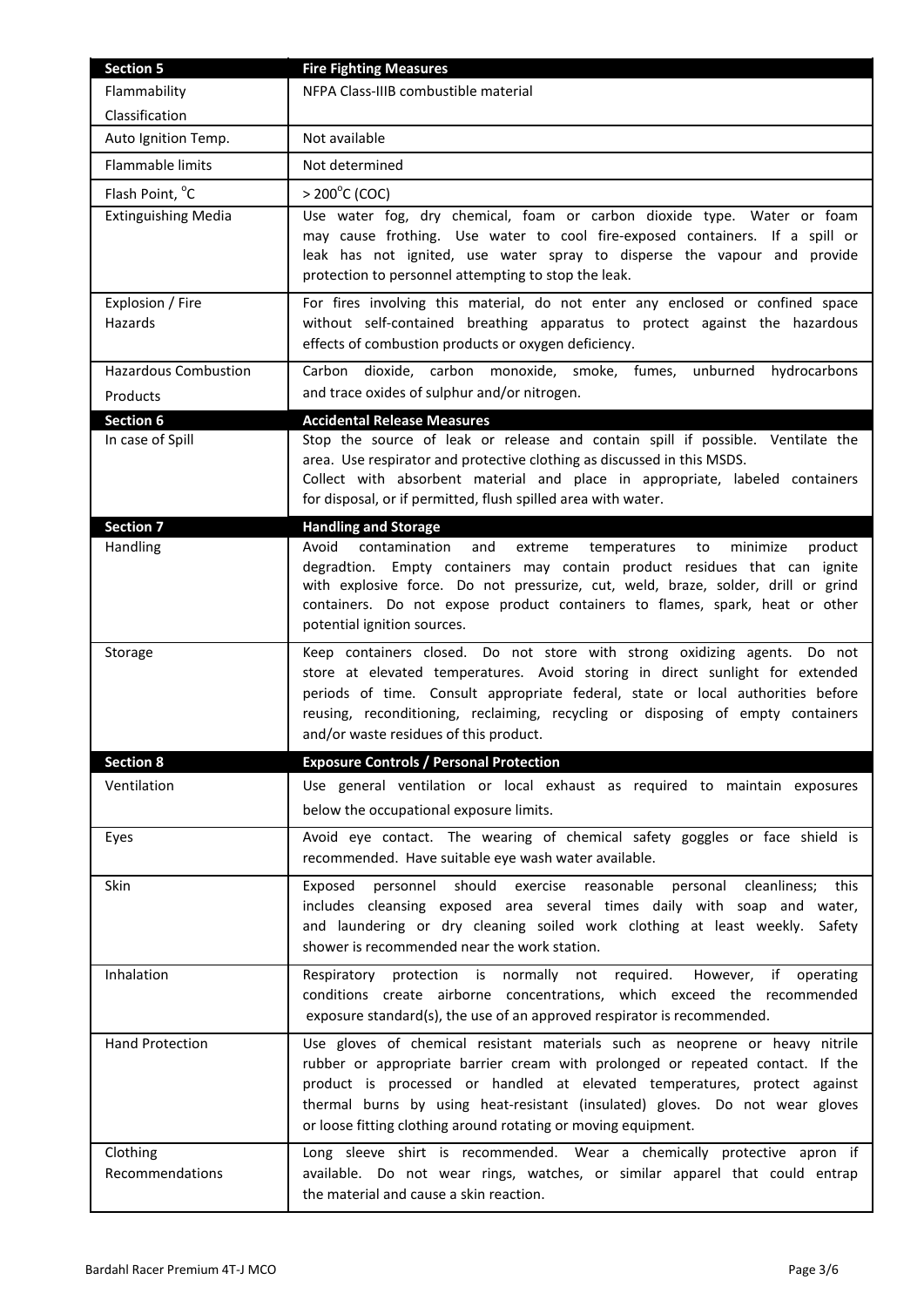| <b>Exposure limits</b>                 | Oil mist, mineral                                                                                                                                               | <b>ACGIH TLV (USA)</b>                                                                                                                                                                                                                                                                                            |  |
|----------------------------------------|-----------------------------------------------------------------------------------------------------------------------------------------------------------------|-------------------------------------------------------------------------------------------------------------------------------------------------------------------------------------------------------------------------------------------------------------------------------------------------------------------|--|
|                                        |                                                                                                                                                                 | TWA: 5 mg/m <sup>3</sup> 8 hrs                                                                                                                                                                                                                                                                                    |  |
|                                        |                                                                                                                                                                 | STEL: 10 mg/m $3$ 15 minutes                                                                                                                                                                                                                                                                                      |  |
|                                        |                                                                                                                                                                 | <b>OSHA PEL (USA)</b><br>TWA: 5 mg/m <sup>3</sup> 8 hrs                                                                                                                                                                                                                                                           |  |
| <b>Section 9</b>                       | <b>Physical and Chemical Properties (Typical)</b>                                                                                                               |                                                                                                                                                                                                                                                                                                                   |  |
| <b>SAE Grade</b>                       | 20W-40                                                                                                                                                          | 20W-50                                                                                                                                                                                                                                                                                                            |  |
| Flash Point, °C                        | 232                                                                                                                                                             | 234                                                                                                                                                                                                                                                                                                               |  |
| Density @ 15°C, kg/l                   | 0.877                                                                                                                                                           | 0.878                                                                                                                                                                                                                                                                                                             |  |
| Viscosity@40°C, cSt                    | 122.0                                                                                                                                                           | 174.8                                                                                                                                                                                                                                                                                                             |  |
| Viscosity@100°C cSt                    | 14.93                                                                                                                                                           | 19.50                                                                                                                                                                                                                                                                                                             |  |
| Appearance                             | Light to Amber                                                                                                                                                  |                                                                                                                                                                                                                                                                                                                   |  |
| Odour                                  | Mild petroleum odour                                                                                                                                            |                                                                                                                                                                                                                                                                                                                   |  |
| <b>Boiling Range</b>                   | Not determined                                                                                                                                                  |                                                                                                                                                                                                                                                                                                                   |  |
| Vapour Pressure                        |                                                                                                                                                                 | < 0.1 mmHg @ 25 deg C                                                                                                                                                                                                                                                                                             |  |
| рH                                     | Not determined                                                                                                                                                  |                                                                                                                                                                                                                                                                                                                   |  |
| Solubility in water                    | Insoluble                                                                                                                                                       |                                                                                                                                                                                                                                                                                                                   |  |
| Percent volatile                       | Negligible                                                                                                                                                      |                                                                                                                                                                                                                                                                                                                   |  |
| Evaporation                            | Not determined                                                                                                                                                  |                                                                                                                                                                                                                                                                                                                   |  |
| <b>Section 10</b>                      | <b>Stability and Reactivity</b>                                                                                                                                 |                                                                                                                                                                                                                                                                                                                   |  |
| Stability                              | Stable                                                                                                                                                          |                                                                                                                                                                                                                                                                                                                   |  |
| Conditions to avoid                    | Avoid heating to decomposition                                                                                                                                  |                                                                                                                                                                                                                                                                                                                   |  |
| Incompatibility                        | Normally unreactive, however, avoid strong bases at high temperatures, strong<br>acids, strong oxidising agents and materials reactive with hydroxyl compounds. |                                                                                                                                                                                                                                                                                                                   |  |
| Hazardous                              |                                                                                                                                                                 | No additional hazardous decomposition products were identified other than                                                                                                                                                                                                                                         |  |
| Decomposition products                 | the combustion products identified in Section 5.                                                                                                                |                                                                                                                                                                                                                                                                                                                   |  |
| Hazardous                              | Will not occur                                                                                                                                                  |                                                                                                                                                                                                                                                                                                                   |  |
| polymerization<br>Section 11           | <b>Toxicity Information</b>                                                                                                                                     |                                                                                                                                                                                                                                                                                                                   |  |
| <b>Toxicity Data</b>                   |                                                                                                                                                                 | Distillates, residue oils, petroleum light and heavy paraffinic:                                                                                                                                                                                                                                                  |  |
|                                        | ORAL (LD50)<br>DERMAL (LD50)                                                                                                                                    | Acute: > 5000 mg/kg [Rat]<br>Acute: > 2000 mg/kg [Rabbit]                                                                                                                                                                                                                                                         |  |
| Primary routes of Entry<br>or Exposure | Skin absortion, eye contact and inhalation                                                                                                                      |                                                                                                                                                                                                                                                                                                                   |  |
| Inhalation                             | from components or similar products.                                                                                                                            | Exposure to vapor or mist is possible. High gas, vapor or mist concentration may<br>be harmful if inhaled repeatedly or for prolong periods of time, based on data                                                                                                                                                |  |
| Skin                                   |                                                                                                                                                                 | Not expected to cause skin irritation or injury during normal use, based on<br>toxicology tests of this product. Prolonged or repeated skin contact<br>may cause skin irritation including redness, burning, drying, cracking, skin burns,<br>dermatitis, oil acne and folliculitis based on data from components |  |
| Eye                                    | toxicology tests of this product.                                                                                                                               | Not expected to cause eye irritation or injury during normal use, based on                                                                                                                                                                                                                                        |  |
| Ingestion                              |                                                                                                                                                                 | Single dose toxicity is low, based on toxicology tests of this product                                                                                                                                                                                                                                            |  |
| <b>Acute Toxicity</b>                  |                                                                                                                                                                 | Pre-existing skin and resiratory disorders may be aggravated by exposure,                                                                                                                                                                                                                                         |  |
|                                        |                                                                                                                                                                 |                                                                                                                                                                                                                                                                                                                   |  |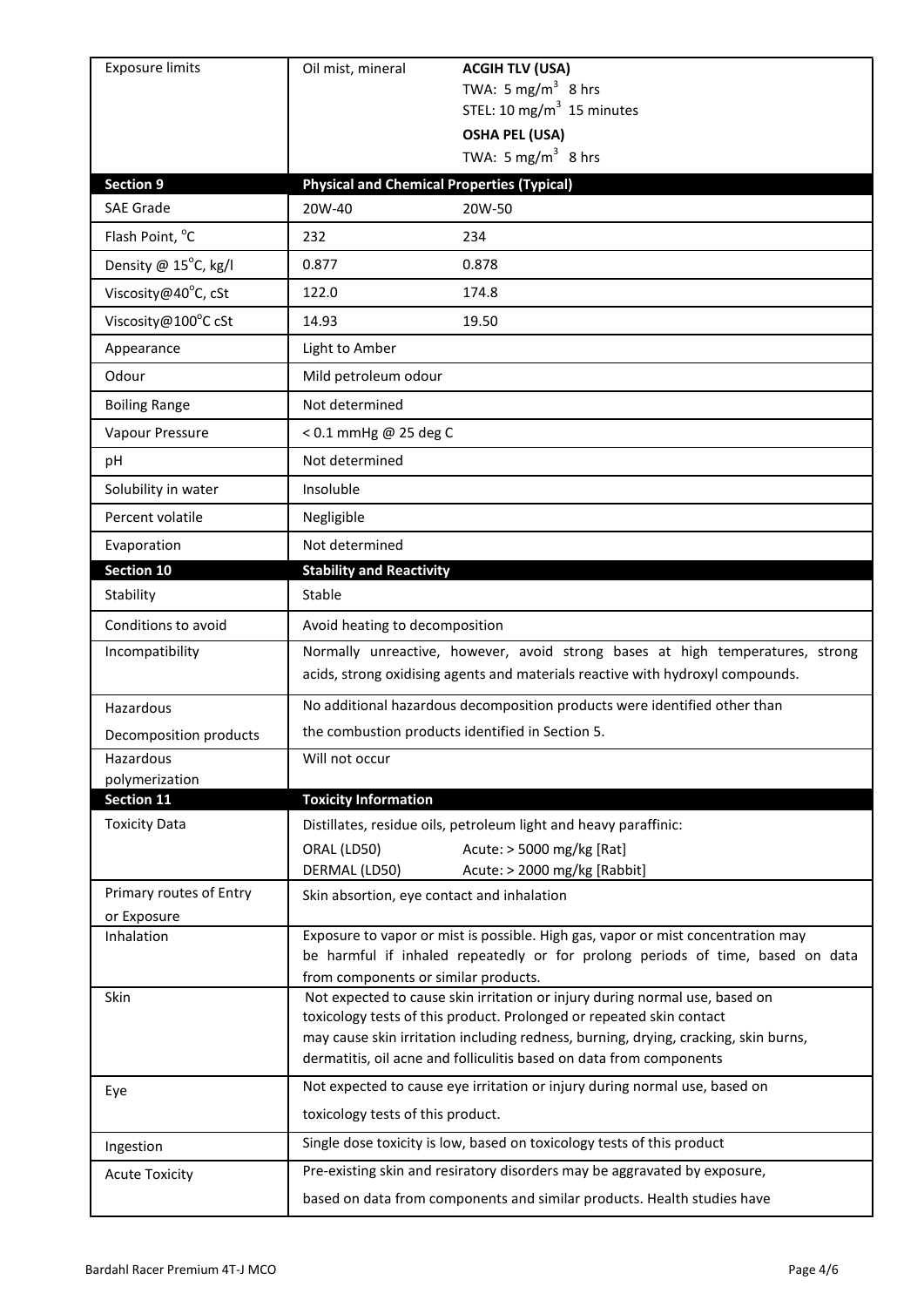|                              | shown petroleum hydrocarbons and synthetic lubricants pose potential                                                                                                                                                                                                                                                                                                                                                                                                                                                                                                                                      |  |  |
|------------------------------|-----------------------------------------------------------------------------------------------------------------------------------------------------------------------------------------------------------------------------------------------------------------------------------------------------------------------------------------------------------------------------------------------------------------------------------------------------------------------------------------------------------------------------------------------------------------------------------------------------------|--|--|
|                              | human health risks, which may vary from person to person. As a precaution,                                                                                                                                                                                                                                                                                                                                                                                                                                                                                                                                |  |  |
|                              | exposure to liquids, vapors, mists or fumes should be minimised.                                                                                                                                                                                                                                                                                                                                                                                                                                                                                                                                          |  |  |
| <b>Chronic Toxicity</b>      | No ingredient in this product is an IARC, NTP or OSHA listed carcinogen.                                                                                                                                                                                                                                                                                                                                                                                                                                                                                                                                  |  |  |
|                              | Reports have associated repeated and prolonged overexposure to solvents with                                                                                                                                                                                                                                                                                                                                                                                                                                                                                                                              |  |  |
|                              | permanent nervous system damage.                                                                                                                                                                                                                                                                                                                                                                                                                                                                                                                                                                          |  |  |
| Other information            | Symptoms of overexposure could include: Gastrointestinal irritation                                                                                                                                                                                                                                                                                                                                                                                                                                                                                                                                       |  |  |
|                              | (nausea, vomiting, diarrhea), irritation (nose, throat, respiratory tract),                                                                                                                                                                                                                                                                                                                                                                                                                                                                                                                               |  |  |
|                              | central nervous system depression (dizziness, drowsiness, weakness, fatigue,                                                                                                                                                                                                                                                                                                                                                                                                                                                                                                                              |  |  |
|                              | nausea, headache, unconsciouness, effects on hearing). Used engine oil was                                                                                                                                                                                                                                                                                                                                                                                                                                                                                                                                |  |  |
|                              | associated wth cancer in lifetime skin painting studies with laboratory animals.                                                                                                                                                                                                                                                                                                                                                                                                                                                                                                                          |  |  |
|                              | Avoid prolonged or repeated contact with used notor oil.                                                                                                                                                                                                                                                                                                                                                                                                                                                                                                                                                  |  |  |
|                              | Good hygiene practices will reduce the likelihood of potential health effects                                                                                                                                                                                                                                                                                                                                                                                                                                                                                                                             |  |  |
| <b>Section 12</b>            | <b>Ecology Information</b>                                                                                                                                                                                                                                                                                                                                                                                                                                                                                                                                                                                |  |  |
| Ecotoxicity                  | Analysis on ecological effects has not been conducted on this product.<br>However, if spilled, this product and any contaminated soil or water may be<br>harmful to human, animal and aquatic life. Also the coating action associated<br>with petroleum and petroleum products can be harmful or fatal to aquatic life<br>and waterfowl.                                                                                                                                                                                                                                                                 |  |  |
| <b>Environmental Fate</b>    | An environmental fate analysis has not been conducted on this specific<br>product. Plants and animals may experience harmful or fatal effects when<br>coated with petroleum-based produtcs. Petroleum-based (mineral) lube oils<br>will normally float on water. In stagnant or slow flowing waterways, an oil<br>layer can cover a large surface area. As a result, this oil layer might limit or<br>eliminate natural atmospheric oxygen transport into the water. With time, if<br>not removed, oxygen depletion in waterwaycan result in a loss of marine life or<br>create an anaerobic environment. |  |  |
|                              |                                                                                                                                                                                                                                                                                                                                                                                                                                                                                                                                                                                                           |  |  |
| <b>Section 13</b>            | <b>Disposal Information</b>                                                                                                                                                                                                                                                                                                                                                                                                                                                                                                                                                                               |  |  |
| Waste disposal               | Check governmental regulations and local authorities for approved disposal.<br>Under RCRA, it is the responsibility of the user of the material to determine at<br>the time of disposal whether the material meets RCRA criterial for hazardous<br>This is because material uses, transformations, mixtures, processes,<br>waste.<br>etc may effect the classification.                                                                                                                                                                                                                                   |  |  |
| <b>Section 14</b>            | <b>Transport Information</b>                                                                                                                                                                                                                                                                                                                                                                                                                                                                                                                                                                              |  |  |
| US DOT Hazard                | Proper Shipping Name:<br>None                                                                                                                                                                                                                                                                                                                                                                                                                                                                                                                                                                             |  |  |
| Classification               | <b>UN Number:</b><br>None                                                                                                                                                                                                                                                                                                                                                                                                                                                                                                                                                                                 |  |  |
|                              | Labels Required:<br>None                                                                                                                                                                                                                                                                                                                                                                                                                                                                                                                                                                                  |  |  |
|                              | This product is not subjected to DOT regulations under 49 CFR Parts 171-180.                                                                                                                                                                                                                                                                                                                                                                                                                                                                                                                              |  |  |
| <b>DOT Marine Pollutants</b> | This product does not contain Marine Pollutants as defined in 49 CFR 171.8.                                                                                                                                                                                                                                                                                                                                                                                                                                                                                                                               |  |  |
| <b>IMDG Code Shipping</b>    | Description:<br>not regulated                                                                                                                                                                                                                                                                                                                                                                                                                                                                                                                                                                             |  |  |
| Classification               | not classified<br><b>IMDG Class:</b>                                                                                                                                                                                                                                                                                                                                                                                                                                                                                                                                                                      |  |  |
| <b>IMDG Marine Pollutant</b> | No                                                                                                                                                                                                                                                                                                                                                                                                                                                                                                                                                                                                        |  |  |
| <b>ADR/RID Class</b>         | Not Classified                                                                                                                                                                                                                                                                                                                                                                                                                                                                                                                                                                                            |  |  |